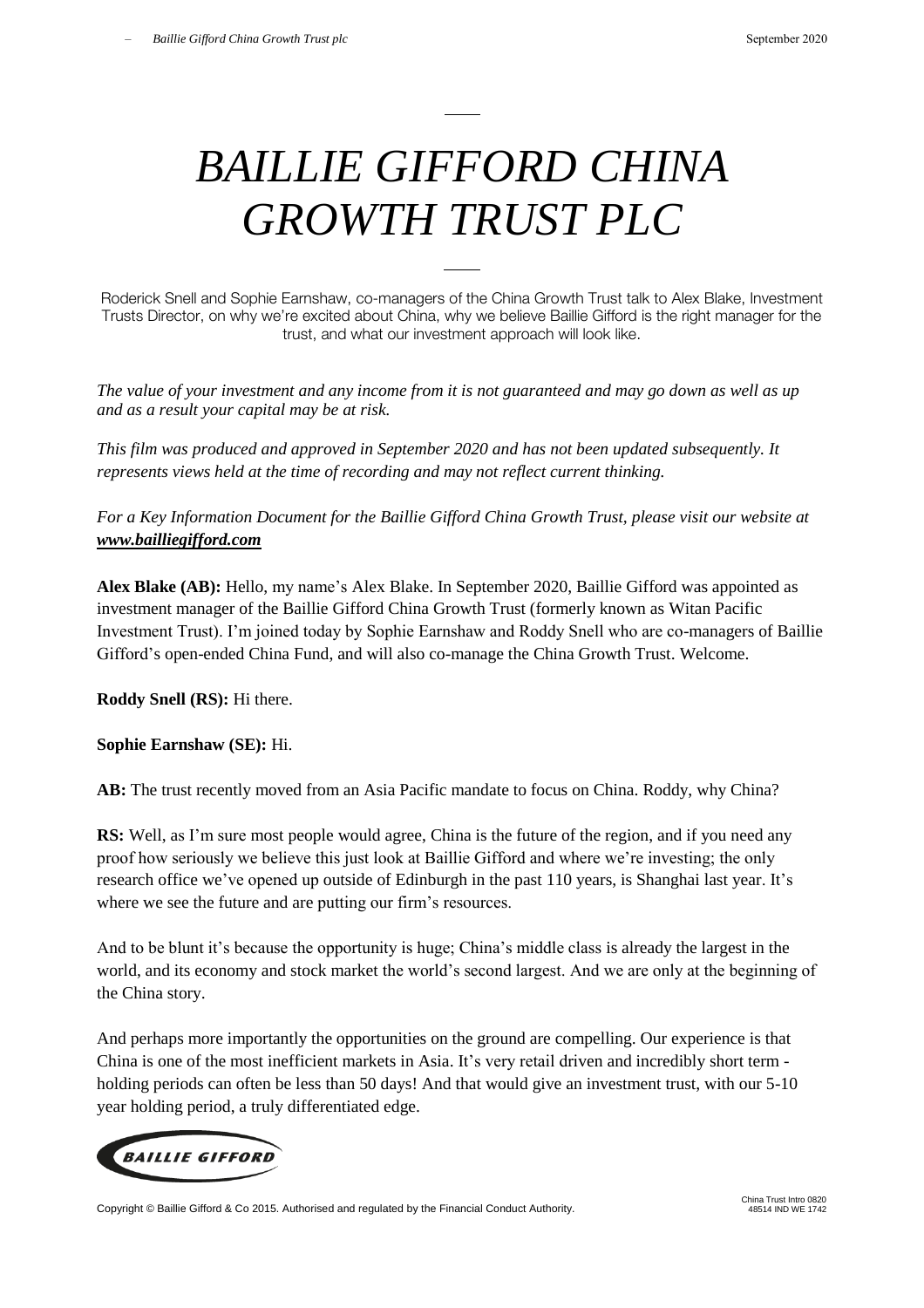It's also full of many of the world's most innovative companies which really suits our growth style. If you have teenage children you've probably heard of TikTok, the world's most popular video app for teenagers with almost a billion users globally.

Recently I was talking to one of our holdings, Ping An Good Doctor, an online GP service. What's amazing is with the use of AI, a single Ping An Good Doctor can review 500 patients a day online, with double the accuracy of a physical doctor.

And finally, investments into China are hugely under-represented, and as the market opens up, investors will increasingly allocate directly into China.

You only need to look at the numbers to see the opportunity. Globally China is 18 per cent of global market cap, 30 per cent of listed stocks, but only 2.5 per cent of global funds allocations. And if you look at it at a regional level we believe the days of current Asian indices are numbered. China is already too big and has outgrown its place.

It accounts for more than 40 per cent of the popular Asia ex Japan index for instance, and we expect that to rise to 50, 60, 70 per cent plus in the coming years. So investors increasingly won't be looking at Asia Pacific or Asia ex Japan. They will be looking to invest in China ex Asia.

So to summarise 'Why China?', China is the future of region. There is increasing demand to invest directly into the country, and that provides an exciting opportunity, amid limited competition, to position the fund as the pre-eminent long-term China Growth Trust to service this rapidly growing investor base.

**AB:** Why should an investor consider Baillie Gifford for China?

**RS:** Our China strategy, launched in 2006, has an impressive track record and clearly shows you our strength in China. Our open-ended China Fund is top quartile over 1,3,5, 10 years and since inception. And we have a lot of resources. Sophie and I both work in our very experienced emerging markets team, which has been managing money, lots of it, in China, since 1994, and has eight full time investors that will be supporting the fund.

But it's not just our EM team you would be getting. You're also getting all of Baillie Gifford's investment resource, and that is substantial. Throughout Baillie Gifford we have over £40 billion invested in Chinese equities, and around 70 of [our] global investors looking at Chinese companies throughout the year.

Finally, we have a really strong reputation in China, which combined with our size and long-term nature, means we have very strong relationships with companies in the country.

For instance, we're often sought to be earlier investors in the best unlisted Chinese companies. We were among some of the first investors into top-performing stocks such as Alibaba and more recently Meituan, which have added a lot of value for our clients.

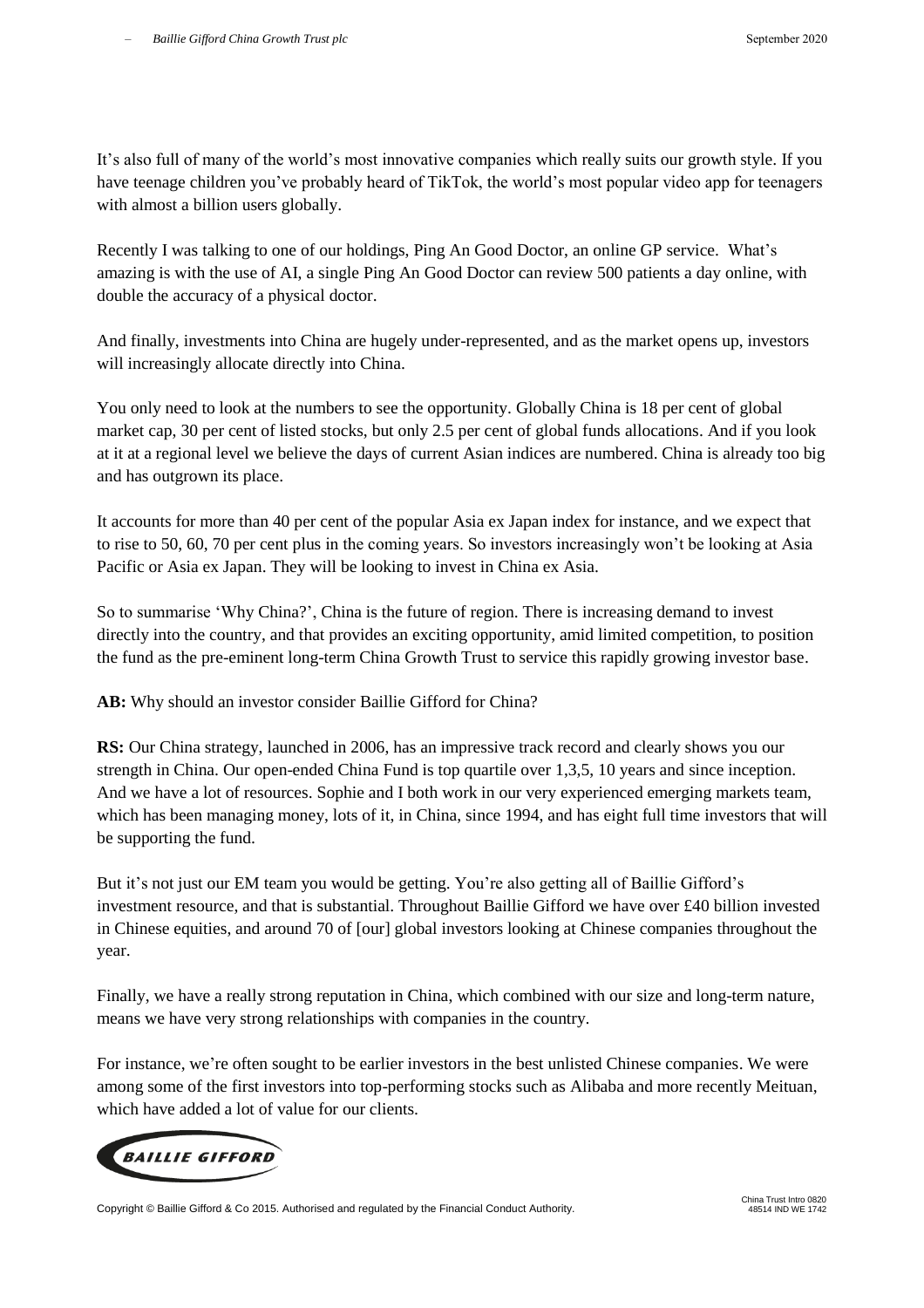So why Baillie Gifford? Because we have a very strong China franchise that we could put behind a China trust. We have the best performing UK China fund of the past five years, and it is backed up by industry leading China resources across the firm.

AB: Thank you. Sophie, who will manage the trust?

**SE:** Roddy and myself would be the key decision makers. We'll be supported by the Emerging Markets Team and by our on the ground research presence in Shanghai. Indeed, we sit down with two of our investment managers in Shanghai on a weekly basis to discuss current areas of work and top China ideas.

Out with Emerging Markets and Shanghai, over half the investment floor at Baillie Gifford research Chinese equities as part of their respective mandates and they regularly feed Chinese ideas into the portfolio. So Meituan, one of the newest additions to the open-ended fund, came from a partner on Baillie Gifford's International Growth Strategy.

In addition, as I'm sure you're aware, one of the challenges of investing in China is finding good quality and differentiated sources of information. Unlike a lot of our peers, we don't rely on investment banks to provide input. Instead, we've spent the last decade cultivating relationships with independent research providers and academics out with the financial services industry.

So, in summary, Roddy and myself will be the key decision makers on the trust and we'll be supported by Baillie Gifford's substantial China and global resources.

**AB:** It certainly sounds like you have a lot of resources at your disposal. What's your philosophy?

**SE:** Our philosophy is actually very simple: its long term, active and growth. So taking each in turn. We're genuinely long term. As Roddy mentioned, our investment horizon is five to 10 years, in a region where the average holding period is only a couple of months. This is a massive differentiator. Our incentivisation is also staunchly long term. We're remunerated based on five-year rolling investment performance – again, something that's almost unique in the region.

We're active so we look for companies that can substantially outperform the market and we hold them in size. We're willing to be very different from the benchmark and this willingness to be different has been a large driver of performance.

And finally, we're growth. To be frank, if you're not looking for growth companies in China, you're missing the point. China has some of the most exciting and transformational growth companies in the world and our philosophy is centred on finding them.

For example, Jiangsu Hengrui, a drug company that we bought for the OEIC [open-ended investment company] in 2016, so it's seen its top and bottom line more than double in the last three years, and its share price triple. But we think the good times for this company are only just beginning. It's a major



Copyright © Baillie Gifford & Co 2015. Authorised and regulated by the Financial Conduct Authority.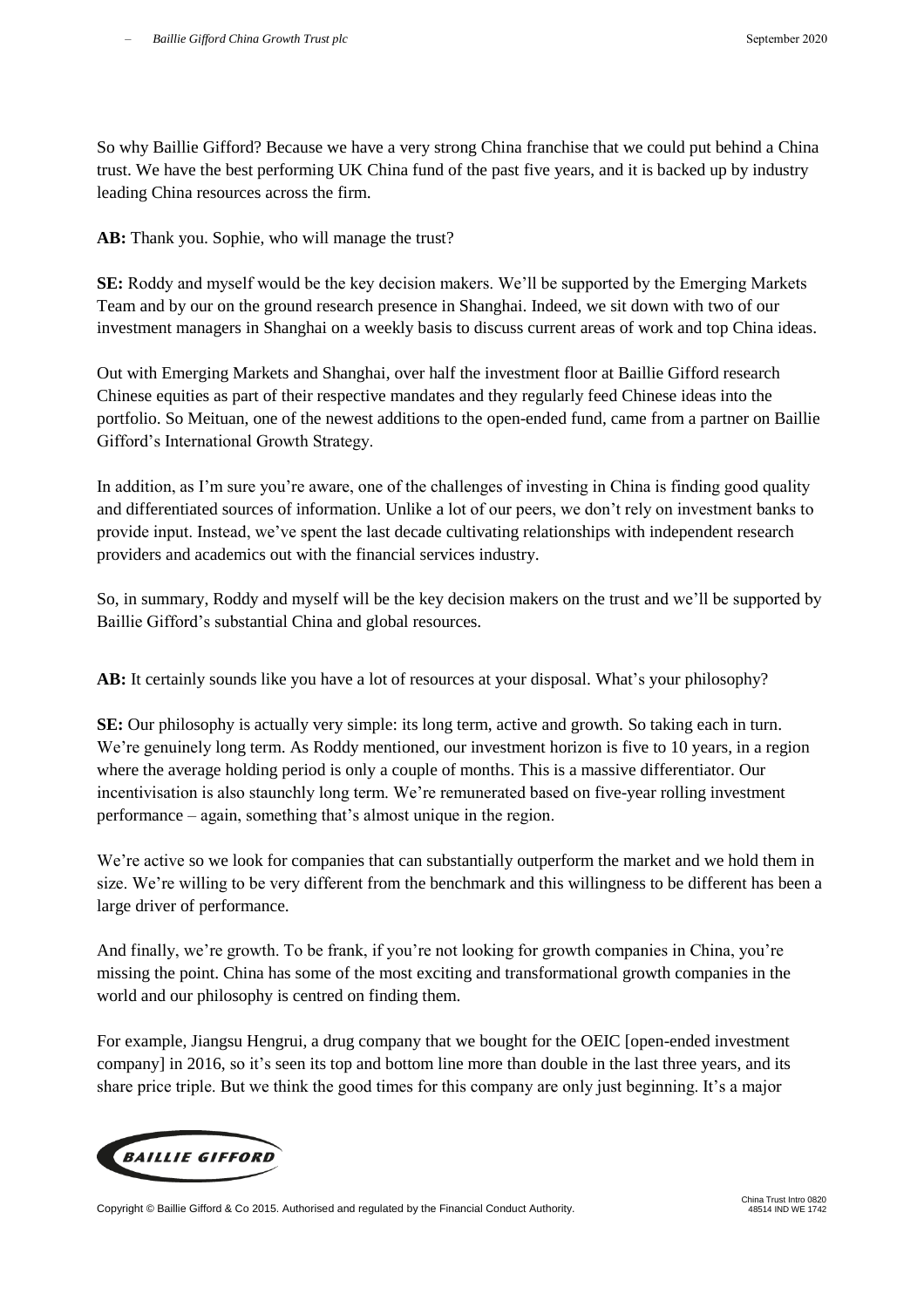beneficiary of the government's push to create a life sciences industry that could one day challenge the US.

**AB:** Thank you. And as we've heard, Baillie Gifford also manages an open-ended China fund. How will the trust differ from this?

**SE:** In three ways. First, we'll be able to invest in companies that are lower down the market cap spectrum and at earlier stages of growth. We've added four names to the trust portfolio that we can't own for the OEIC due to liquidity reasons. These include Hua Medicine, a company with a potentially game-changing diabetes drug and Estun, a domestic leader in robotics.

Second, we're excited to be able to invest in unlisted Chinese companies in the trust. So when we launched the OEIC, not being able to invest in unlisted [companies] wasn't an issue. Now it is. An increasing number of Chinese companies are putting off listing until much later in their development or they're not listing at all. With the trust, we'll be able to take advantage of this growing opportunity set.

And then third, gearing. China is arguably the biggest investment opportunity of our generation and we're keen to use gearing to maximise the potential returns from this opportunity.

**AB:** So to summarise, the Baillie Gifford China Growth Trust will have a long-term investment horizon, a strong growth bias, and will be differentiated from both the market and the Baillie Gifford China Fund through the potential to invest in unlisted companies, smaller companies, and to utilise gearing.

Sophie and Roddy, thank you very much for joining us.

RS: Thanks Alex. Bye.

SE: Thanks. Bye bye.

For more information, please visit bailliegifford.com or reach out to your contact.

## **Annual Past Performance to 30 June Each Year (%)**

|                                                   | 2016 | 2017 | 2018 | 2019                     | 2020 |
|---------------------------------------------------|------|------|------|--------------------------|------|
| Baillie Gifford China Fund                        |      | 50.1 | 16.6 | -1.9                     | 32.7 |
| MSCI China All Shares Index*                      | -2.2 | 34.7 | 13.0 |                          | 16.0 |
| MSCI China All Shares Index $+2\%$ <sup>**</sup>  | -0.2 | 37.4 | 15.2 |                          | 18.3 |
| Investment Association China/Greater China Sector | -6.9 | 34.8 | 17.3 | $\overline{\phantom{0}}$ | 18.7 |

Source: StatPro, FE, MSCI, IA. Sterling. Returns reflect the annual charges but exclude any initial charge paid.

 \*(MSCI Golden Dragon Index to 02/05/2019, MSCI All China Index to 27/11/19 thereafter MSCI China All Shares Index). \*\*(MSCI Golden Dragon Index to 02/05/2019, MSCI All China Index to 27/11/19 thereafter MSCI China All Shares Index) +2%.

The managers believe the MSCI China All Shares Index  $+2\%$  is an appropriate benchmark given the investment policy of the funds and the approach taken by the manager when investing. In addition, the manager believes an appropriate performance comparison for this fund is the Investment Association China/Great China Sector.